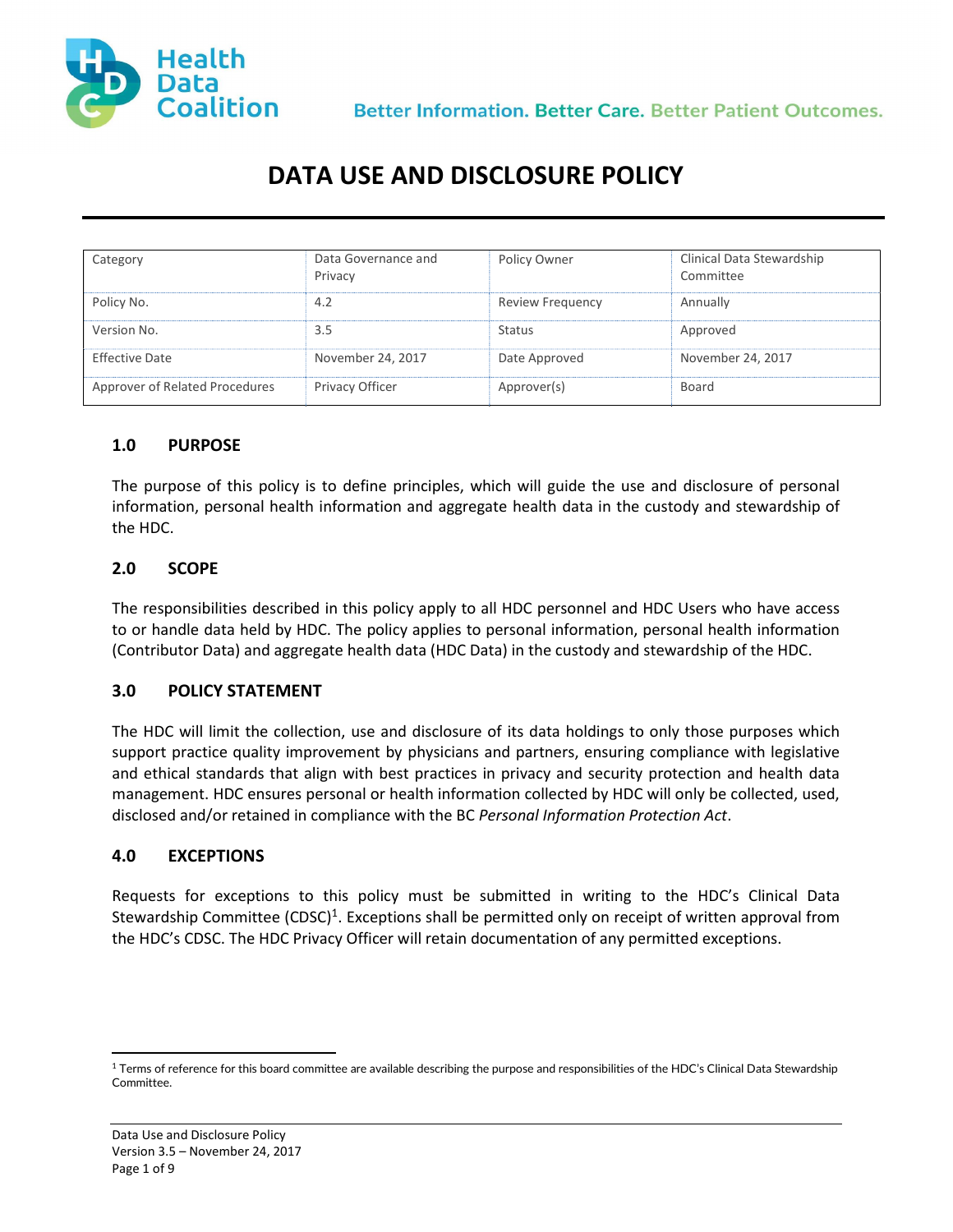# 5.0 DEFINITIONS

| <b>Privacy Officer</b>                             | The designated HDC leader responsible for overseeing the HDC privacy<br>policies and procedures.                                                                                                                                                                                                                                                                                                            |
|----------------------------------------------------|-------------------------------------------------------------------------------------------------------------------------------------------------------------------------------------------------------------------------------------------------------------------------------------------------------------------------------------------------------------------------------------------------------------|
| <b>HDC Personnel</b>                               | HDC personnel includes board members, officers, employees and<br>contractors of the HDC.                                                                                                                                                                                                                                                                                                                    |
| <b>HDC Users</b>                                   | Approved and authenticated end-users of the HDC application, who have<br>entered into a registration agreement that licenses them to use the HDC<br>application software.                                                                                                                                                                                                                                   |
| <b>Clinical Data Contributor</b>                   | Registered HDC Users who have executed a data sharing agreement to<br>contribute and transfer a subset of their electronic medical record system<br>(EMR) data to the custody and stewardship of the HDC, for purpose of<br>practice quality improvement. Clinical Data Contributors include:<br>physicians and nurse practitioners who are authorized to share patient<br>data under their control.        |
| <b>HDC Partner Users</b>                           | A registered user from an HDC approved stakeholder who may access<br>data using the HDC application, but does not contribute any data.                                                                                                                                                                                                                                                                      |
| <b>Third Parties</b>                               | External individuals or organizations who may have access to specified<br>HDC data, outside of the HDC application, where approved by HDC. A<br>third party is not an authorized user of the HDC application. For example,<br>a patient advocacy group such as the Kidney Foundation may request an<br>annual report from HDC on the prevalence of chronic kidney disease<br>across the province.           |
| <b>Service Provider</b>                            | Companies that perform services on HDC's behalf and for HDC's purposes<br>and not their own. For example, service providers may be retained<br>through a contractual agreement to assist HDC in a breach investigation.                                                                                                                                                                                     |
| <b>HDC Partner</b>                                 | HDC Partner organizations include, but are not limited to, General<br>Practice Services Committee (GPSC), Practice Support Program (PSP),<br>Shared Care Committee or Divisions of Family Practice, the UBC Faculty of<br>Medicine Continuing Professional Development, Northern Quality<br>Improvement Collaborative, and other organizations that support<br>healthcare providers in quality improvement. |
| <b>Personal Information</b><br>(PI)                | Personal Information (PI) has the meaning given in the Personal<br>Information Protection Act (BC). It means information about an<br>identifiable individual, which includes employee personal information<br>except for contact information or work product information.                                                                                                                                   |
| <b>Personal Health</b><br><b>Information (PHI)</b> | Personal Health Information (PHI) has the meaning given in the E-Health<br>Act (BC). It means recorded information about an identifiable individual<br>that is related to the individual's health or the provision of health services<br>to the individual.                                                                                                                                                 |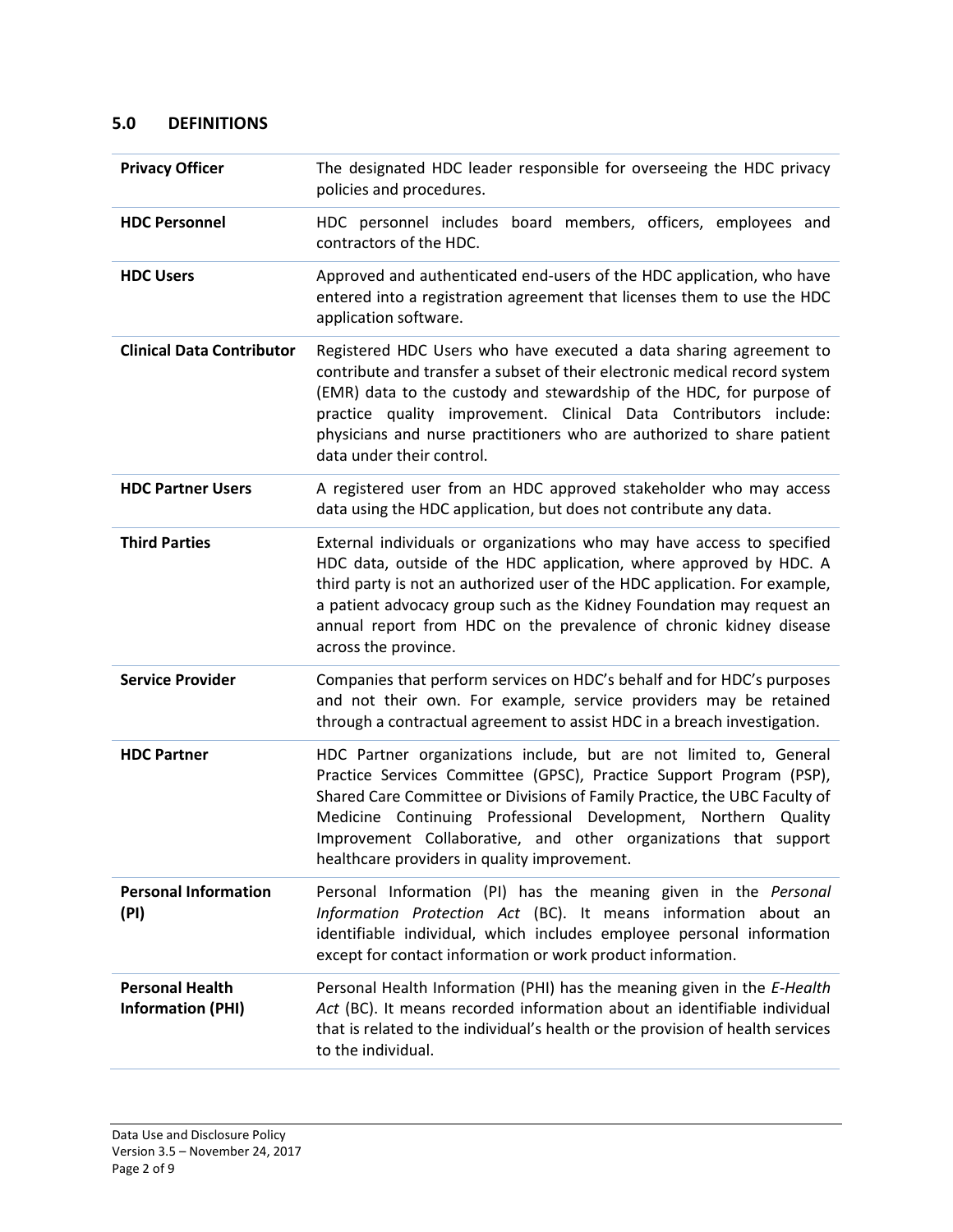| <b>Research Ethics Board</b><br>(REB) | An REB "Is a multi-disciplinary and independent local board established<br>within a particular institution that is responsible for reviewing the ethical<br>standards of research projects within their institutions that involves<br>human subjects This board is mandated to approve, reject, propose<br>modifications to, or terminate any proposed or ongoing research<br>involving human subjects that is conducted within, or by members of, the<br>institution, using the considerations set forth in the TCPS as the minimum<br>Policy Statement". (TCPS2, Chapter<br>standard. (Tri-Council<br>6;<br>http://www.pre.ethics.gc.ca/eng/policy-politique/initiatives/tcps2-<br>eptc2/chapter6-chapitre6/) |
|---------------------------------------|-----------------------------------------------------------------------------------------------------------------------------------------------------------------------------------------------------------------------------------------------------------------------------------------------------------------------------------------------------------------------------------------------------------------------------------------------------------------------------------------------------------------------------------------------------------------------------------------------------------------------------------------------------------------------------------------------------------------|
| <b>Consent</b>                        | The concept of consent is related to the right to privacy. Privacy is<br>respected if an individual has an opportunity to exercise control over<br>personal information by consenting to, or withholding consent for, the<br>collection, use and/or disclosure of information. <sup>2</sup>                                                                                                                                                                                                                                                                                                                                                                                                                     |
| Confidentiality                       | The ethical duty of confidentiality refers to the obligation of an individual<br>or organization to safeguard entrusted information. The ethical duty of<br>confidentiality includes obligations to protect information from<br>unauthorized access, use, disclosure, modification, loss or theft.                                                                                                                                                                                                                                                                                                                                                                                                              |
| <b>Secondary Use</b>                  | The use of personal information or HDC Data for purposes secondary to<br>those for which the information was originally collected.                                                                                                                                                                                                                                                                                                                                                                                                                                                                                                                                                                              |
| <b>HDC Data</b>                       | Derived from Contributor Data, this aggregated health data is sent to the<br>HDC central server and is available for viewing through the HDC<br>application by authorized HDC Users.                                                                                                                                                                                                                                                                                                                                                                                                                                                                                                                            |
| <b>Contributor Data</b>               | Identified patient level data that HDC is authorized to transfer from<br>contributing users' EMR systems. Contributor Data is stored in an<br>encrypted state in the universal schema of the HDC endpoint located<br>within the practice or at an HDC managed data centre.                                                                                                                                                                                                                                                                                                                                                                                                                                      |
| <b>HDC Partner Agreement</b>          | Is an agreement between HDC and an HDC Partner that binds the Partner<br>to a set of terms and conditions for their use of HDC Data within the HDC<br>application software.                                                                                                                                                                                                                                                                                                                                                                                                                                                                                                                                     |
| <b>HDC Measure</b>                    | A measure that is generated by an HDC Clinical Data Stewardship<br>Committee approved clinical query. HDC measures are used to generate<br>aggregate data (HDC Data) that is viewed in the HDC application<br>software.                                                                                                                                                                                                                                                                                                                                                                                                                                                                                         |
| <b>HDC Channel</b>                    | An HDC Channel is a feature in the HDC application software that allows<br>for groups of measures to be subscribed to under a single data sharing<br>agreement by end users. Users control and maintain their subscriptions<br>to channels.                                                                                                                                                                                                                                                                                                                                                                                                                                                                     |
| <b>HDC Base Channel</b>               | HDC Base is a channel containing all measures that have been approved                                                                                                                                                                                                                                                                                                                                                                                                                                                                                                                                                                                                                                           |

<sup>2</sup> http://www.pre.ethics.gc.ca/pdf/eng/tcps2-2014/TCPS\_2\_FINAL\_Web.pdf (page 58, Chapter 5 – Privacy and Confidentiality)

l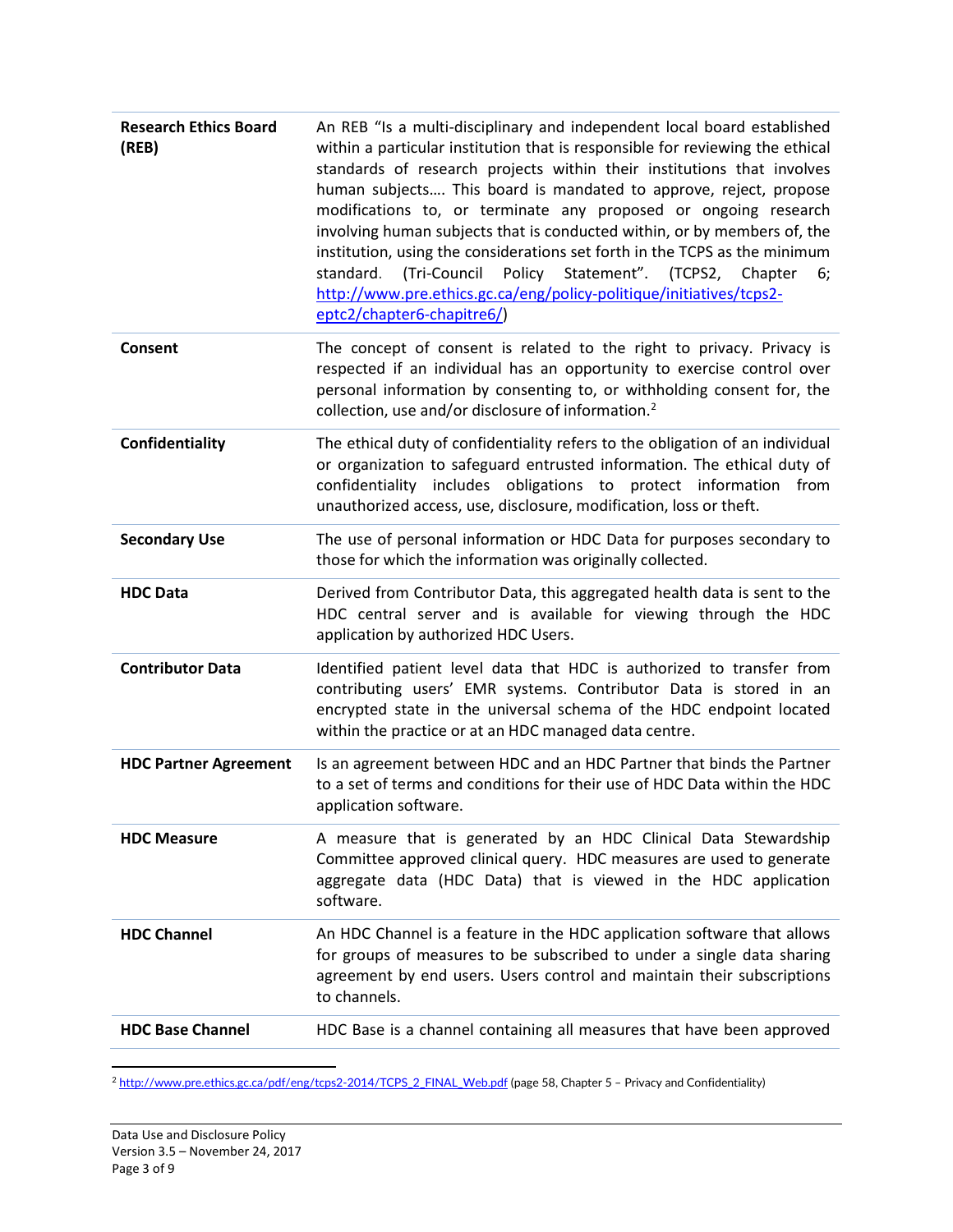|                      | by the Clinical Data Stewardship Committee. All registered data<br>contributor users are automatically subscribed to the HDC Base Channel<br>upon execution of registration and data sharing agreements with HDC.                                                                                                                                                                                                                                                                                                      |
|----------------------|------------------------------------------------------------------------------------------------------------------------------------------------------------------------------------------------------------------------------------------------------------------------------------------------------------------------------------------------------------------------------------------------------------------------------------------------------------------------------------------------------------------------|
| <b>System Groups</b> | The segmentation of HDC Data based on geographic areas such as<br>Province, Health Authority, Health Service Delivery Area (HSDA), Local<br>Health Area (LHA) System groups are used as sources of comparative data<br>by users in the system. Data contributing users are automatically added<br>to system groups based on the Division of Family Practice they self-select<br>when they complete their HDC registration. As a security control, some<br>user types are limited to viewing only select system groups. |

### 6.0 POLICY DESCRIPTION

HDC only uses patient health information (Contributor Data) that is shared by healthcare providers with HDC for the purposes identified in the data sharing agreement, to create aggregate HDC Data, which is anonymized for patient identities. This HDC Data is used and disclosed through the HDC web application. Contributor data is never shared or disclosed without HDC gaining additional consent from healthcare providers.

This policy describes mechanisms that control and limit the collection, use and disclosure of Contributor Data and HDC Data by the HDC.

### 6.1 Purposes for Use and Disclosure of HDC Data

6.1.1 HDC Data is intended to be used to support a culture of continuous learning in primary care using a data driven, quality improvement approach, in order to:

- a) Facilitate better patient health outcomes;
- b) Improve the effectiveness of health service delivery;
- c) Identify areas where cost efficiencies can be achieved,
- d) Support population health analysis at a community, regional and provincial level; and
- e) Support ethics-approved clinical research projects.

### 6.1.2 HDC's provision of data is to support:

- a) Professionalism and confidentiality for healthcare providers and their patients, who are contributing data;
- b) Use of data for purposes that are clinically relevant and meaningful; and
- c) Informed quality improvement at an individual, clinic, group and system level.

6.1.3 Explicit consent from clinical data contributors is required for any new use that is not included in the list above in section 6.1.1. Depending on the nature of the requested use, additional provider and/or patient consent may also be required.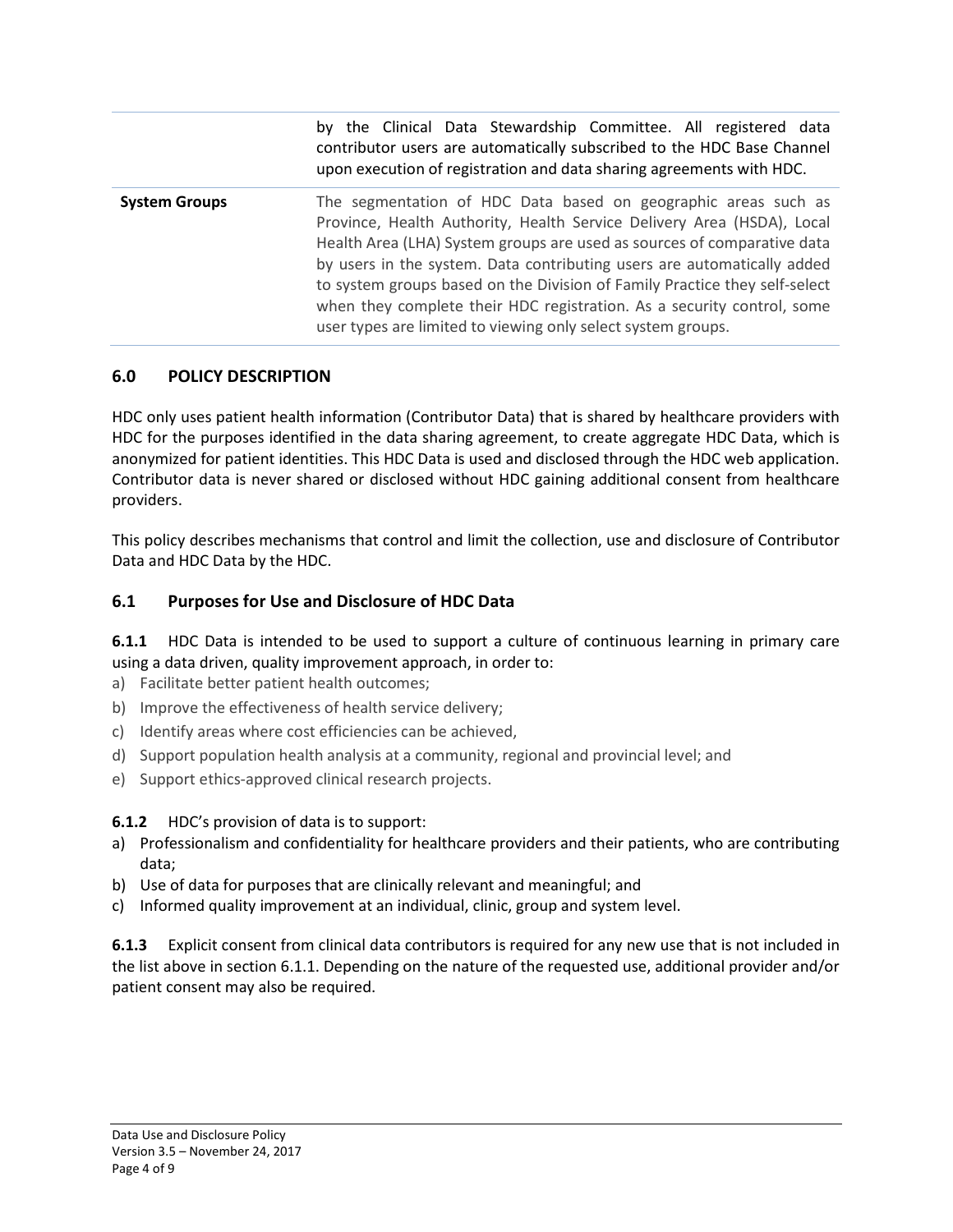# 6.2 Use of HDC Data for Quality Improvement

HDC intent is that the use of HDC Data for quality improvement is aligned with guidelines for the use of health data from the Doctors of BC. $3$ 

6.2.1 For clarity:

- a) HDC uses patient data for the purpose of creating aggregate health information (HDC Data) which are data derived from approved queries against each provider's patient data.
- b) This aggregate data does not reveal patient identity and controls are in place within our application to limit access to data where a denominator is less than 5 as well as in selection of measures where there is a re-identification risk due to rare conditions or sparse populations.
- c) HDC facilitates sharing views of this aggregate data with approved HDC Users via the HDC web application.
- d) Different types of users see different levels of aggregate data as documented in HDC's access control procedures.
- e) Data contributors control who sees aggregate data related to their own practice and clinic leads or clinic admins (delegated by clinic lead) control who sees aggregate data for the clinic.
- f) Viewing of system group aggregate data is dependent on the type of measure system groups for population measures are viewable by all HDC Users, while more sensitive measures have additional controls that require permission from HDC for viewing by HDC Partner Users.

6.2.2 The viewing of HDC Data, aggregate health data, within the HDC application to support quality improvement is considered "secondary use" of personal health data. HDC uses personal health information for a new purpose other than that for which was it was originally collected. HDC takes active steps and implements safeguards to comply with secondary use of personal health information for research and statistical purposes under BC's privacy legislation.<sup>4</sup>

**6.2.3** Guidance from the College of Physicians and Surgeons of BC suggest that health services planning, maintenance or improvement are valid uses of EMR data by a physician.<sup>5</sup> In this context, healthcare providers can disclose their patient's personal health information without consent to the HDC for purposes as described above in section 6.1. HDC uses a patient's personal health information only to create HDC Data for viewing within the HDC Application.

6.2.4 HDC provides notification to clinics about its use of personal health information from their patients and provides an option for Clinical Data Contributors to allow individuals to opt-out of the collection of data by HDC.<sup>6</sup>

# 6.3 Use of HDC Data for Research

6.3.1 The process for granting access to HDC Data for research will follow applicable legislation and professional guidelines.

l

<sup>3</sup> https://www.doctorsofbc.ca/resource-centre/physicians/managing-practice/privacy-toolkit

<sup>4</sup> From BC PIPA [http://www.bclaws.ca/Recon/document/ID/freeside/00\_03063\_01#section18 ] and Section 22 Disclosure for Research or Statistical purposes

<sup>&</sup>lt;sup>5</sup> CPSBC Appendix B Frequently Asked Questions. PSG-Data Stewardship FAQ Appendix B.pdf

<sup>6</sup> http://www.bclaws.ca/EPLibraries/bclaws\_new/document/ID/freeside/00\_03063\_01#section8 Section 8 (Implied Consent) AND http://www.bclaws.ca/civix/document/id/complete/statreg/96165\_03 Section 33.1 (s), 34, 35.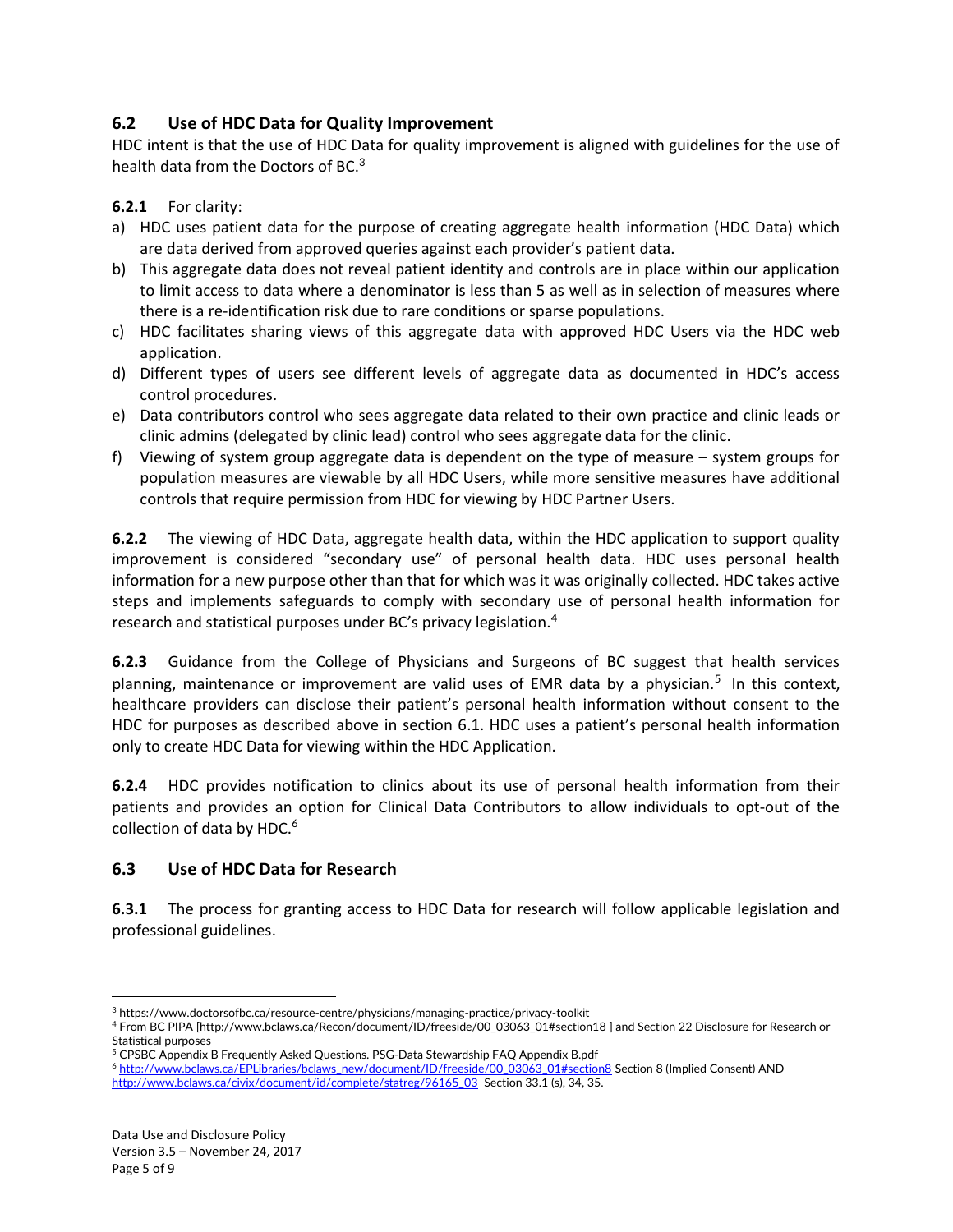6.3.2 Researchers requesting access to HDC Data must show documented Research Ethics Board (REB) approval. Depending on the context and objectives of the research project, individual patient consent may be required from patients participating in the research study.

6.3.3 At this time, HDC limits requests for use of HDC Data for the purposes as outlined above. HDC will begin to invite requests from researchers once statistically significant amounts of data are flowing and organizational capacity permits.

# 6.4 Disclosure of Personal Information (provider or other stakeholder)

6.4.1 HDC will not disclose patient personal information. The only time HDC will disclose provider or other stakeholder's personal information to other organizations is:

- a) When third party organizations work jointly on initiatives that require certain pieces of information to be shared to fulfill the third party organization's function such as the distribution of newsletters or other HDC communications; or
- b) If a service provider is contracted to perform services on our behalf such as notification to an EMR vendor that execution of clinic registration and data sharing agreements has been completed and data transfers to HDC can proceed; or
- c) As is required by law.

6.4.2 In the instance where a third-party organization does require a disclosure of clinician personal information, they will sign a confidentiality agreement that legally obligates them to strictly adhere to HDC privacy policies and procedures regarding personal information.

6.4.3 The HDC will conduct periodic reviews on HDC's personal information holdings to ensure that they are only being used and disclosed in accordance with the purpose under which they were collected and to ensure that they are destroyed in accordance with HDC retention schedules.

# 6.5 HDC Users

HDC Users are approved and authenticated end-users of the HDC application, who have entered into a registration agreement that licenses them to use this software, to gain access to view HDC Data.

# 6.5.1 Clinic Data and Clinical Data Contributors

- a) HDC enters into data sharing agreements with the Most Responsible Provider (MRP)<sup>7</sup> designated for a clinic practice and subsequently with individual healthcare providers working within the clinic practice. The former data sharing agreement provides HDC with Contributor Data for all patients rostered with the clinic. The latter agreement provides HDC with patient data for only an individual health provider where they have been identified as the MRP. The purpose of collecting the clinic level Contributor data is to ensure HDC can provide population-level data that includes patients who may not have a direct and continuous relationship with a single individual health provider.
- b) An approved HDC Clinical Data Contributor (MRP for the clinic or designate) may authorize a clinic staff person, such as a medical office assistant (MOA) or a Clinic Manager working on behalf of an approved MRP for the clinic, to act in a clinical administrative role. The clinic administrator may then act on behalf of the MRP for the clinic and authorize the registration of additional clinical data contributors or clinical support staff members within the clinic.

l <sup>7</sup> https://www.cpsbc.ca/files/pdf/PSG-Data-Stewardship-Framework-v2-4.pdf Page 21 Data Stewardship Policies & Guidelines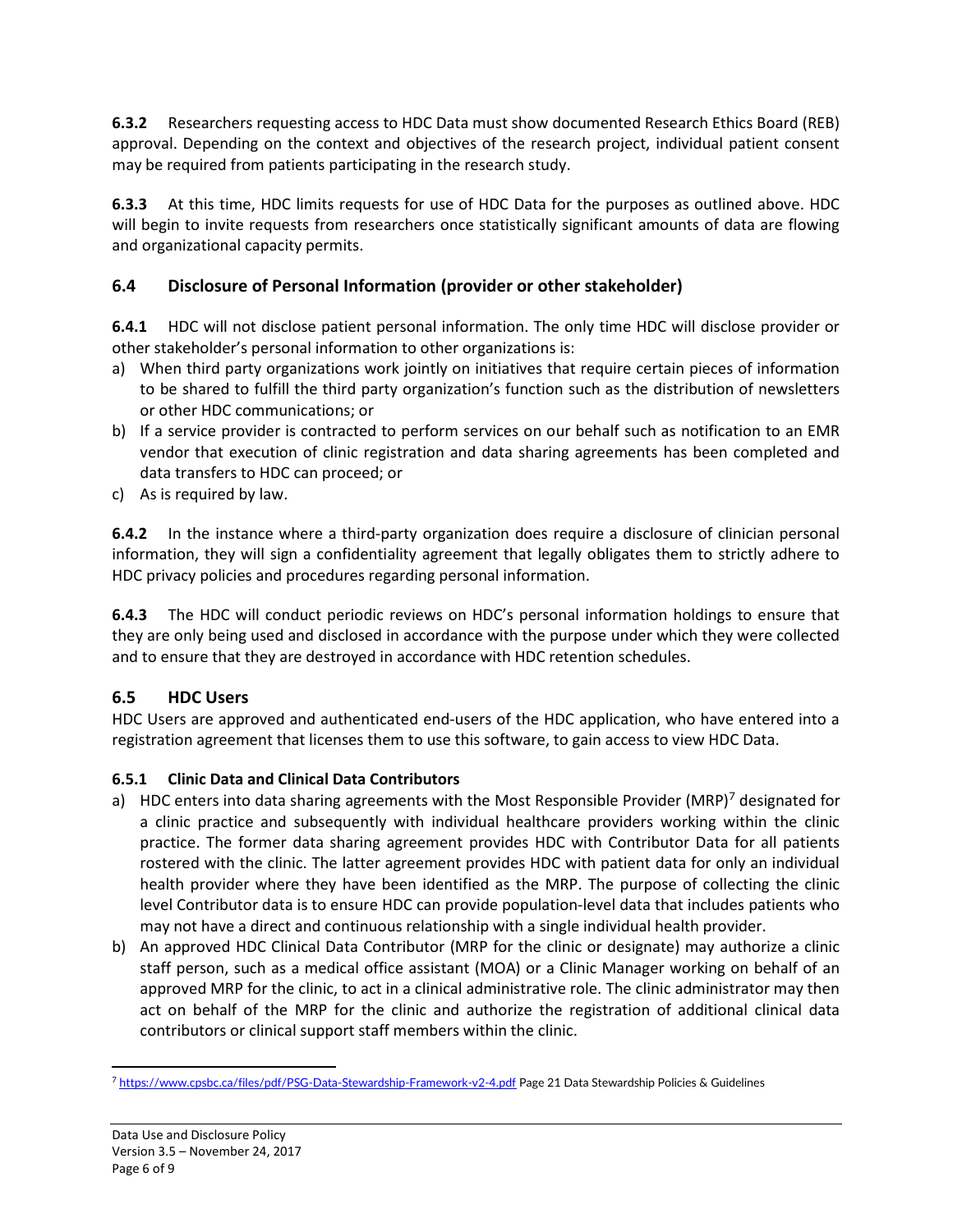- c) Once registration is verified, the clinician data contributor is auto-subscribed to the HDC Base channel, entering into a data sharing agreement with the HDC. The terms and conditions of registration and data sharing are defined in the respective agreements presented to the user during the registration process.
- d) Data contributed is automatically included in the creation of system groups that are high level groups of aggregate data. These system groups are largely geographical and provide a source of data that HDC Users can use to compare to their own individual and clinic aggregate data. All HDC Users have access to view system level HDC Data for measures in a particular channel.
- e) An HDC approved clinician who contributes data collected during their work to HDC, controls the access to their HDC Data and may share views of their HDC data with other users using features built into the HDC application. An individual Clinical Data Contributor must explicitly share a view of their own individual or clinic's data with another Clinical Data Contributor to access HDC data at the individual or clinic level. This invitation to share, once accepted, can be declined at any time by either Clinical Data Contributor or their delegated clinic administrator. Control of access to clinic or individual data resides with the Clinical Data Contributor.

# 6.5.2 Clinical Support Staff Users

- a) A Clinical Support Staff User is an HDC approved user who may view HDC data using the HDC application, but does not contribute any data.
- b) An approved clinical support staff user will gain access to HDC Data by means of a registration process such as that described above for a clinical data contributor but will not enter into a data sharing agreement with HDC. Instead of a data sharing agreement, clinic support staff users will undertake privacy awareness training and must acknowledge a standard code of conduct as part of the registration process.
- c) Once registered to use the HDC application, clinical support staff can request viewing permissions from clinical data contributors through the sharing process within the HDC application.

# 6.5.3 HDC Partner Users

- a) HDC supports quality improvement in primary care for groups and communities working at systemlevel quality improvement and aligned to the purposes described in 6.1.1. Access to HDC Data through the HDC application will be available for approved HDC Partners.
- b) An approved HDC Partner will enter into a Partner Agreement that defines the terms and conditions of use of the HDC application for prospective HDC Partner Users. Access to HDC Data for HDC Partner Users is limited to views of system groups for measures that are deemed to be appropriate to share broadly by the HDC Clinical Data Stewardship committee.
- c) As part of the Registration process, each HDC User will be presented with privacy awareness training and must acknowledge a standard code of conduct. This training outlines the privacy and security obligations that are required for use of the HDC application, ensuring the importance of the HDC's trusted relationship with Clinician Data Contributors is understood and accepted.
- d) Individual clinical data contributors can arrange to share views of their data explicitly with HDC Partner Users through the sharing process within the HDC application. HDC Partner Users can request permission for viewing system level aggregate data for the more sensitive types of measures as determined by the Clinical Data Stewardship Committee.

# 6.5 Principles Guiding the HDC Response to Requests for Use and Disclosure of HDC Data

This section applies to requests, made by a registered HDC User, HDC Personal, HDC Partner or thirdparty individual or organization, to use HDC for permitted purposes as previously described. HDC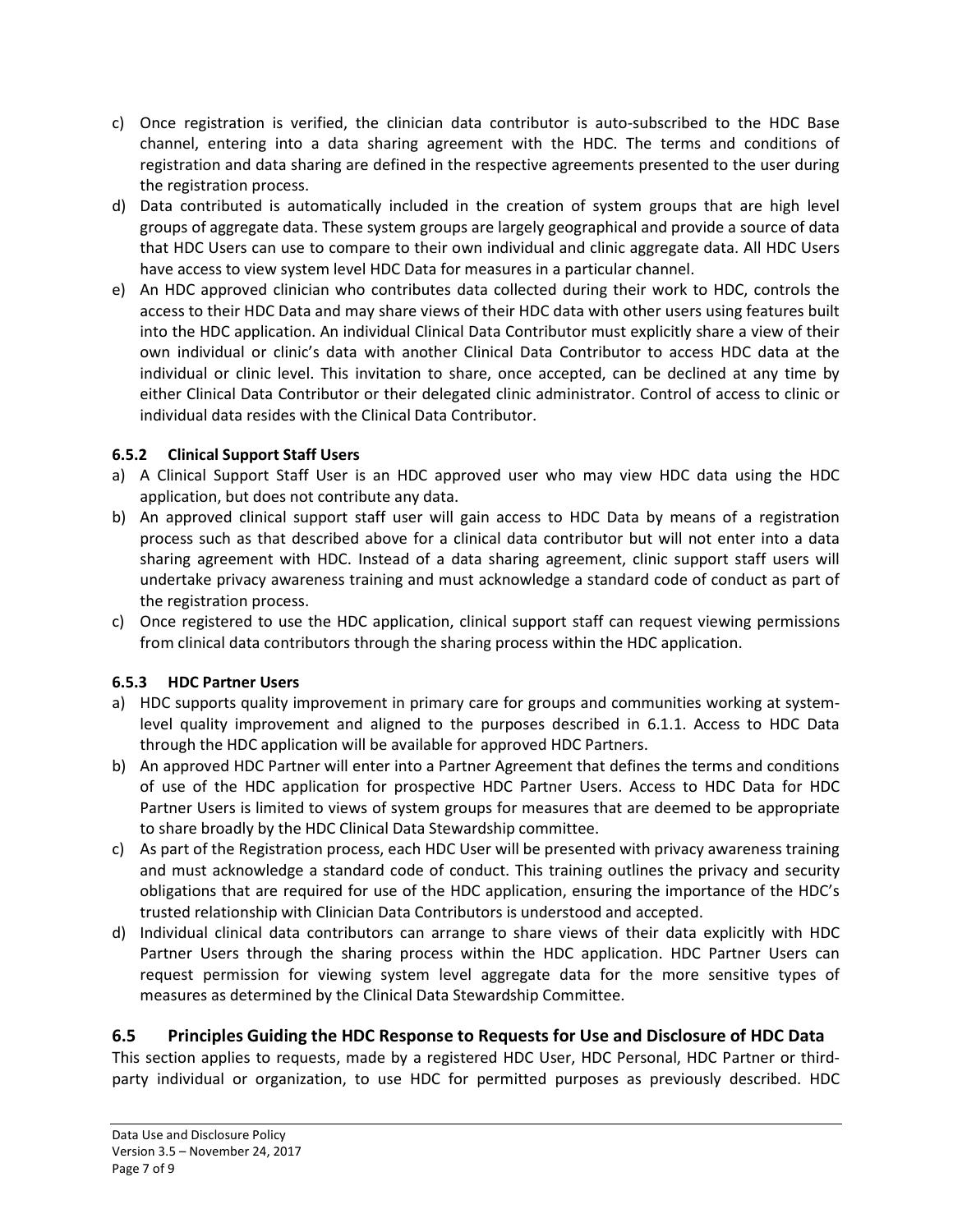expressly forbids the use of HDC Data for anything other than permitted purposed as described in section 6.1.

6.5.1 Healthcare providers act as guardians of a body of specialized evidence-based knowledge and act in the best interests of patients and society. In return, they are granted a special role, autonomy and the right to self-regulation.<sup>8</sup> HDC works with participating health providers to protect provider and patient privacy, and help to preserve professional autonomy and independence in the work we do.

6.5.2 HDC recognizes the responsibility of healthcare providers to support the planning, management and quality improvement inherent in the health system in which they practice.<sup>9</sup> HDC will provide clear, appropriate and controlled access to HDC partners and third-party stakeholders for data shared with HDC by data contributing users for use in quality improvement at the group and system levels.

6.5.3 HDC limits creation of HDC Data and access to HDC Data in the following areas:

- a) An approval process for adding new data elements to the universal schema to ensure that data collected from providers remains relevant to the intended purpose;
- b) An approval process for the creation of new HDC Data (via queries against the endpoints); and
- c) Controls present in the application that limit the views of HDC Data for different types of measures and for different types of users; this allows data contributing users to have granular and explicit control of who views HDC Data derived from their own patient panels or from those of their clinic as a whole, from within the HDC application.

6.5.4 Precedence will be given to data requests from our HDC members and registered HDC users and to those requests that seek to provide value to patients, the broader primary care community and the health system that supports both.

**6.5.5** In responding to request for access to HDC Data, HDC will apply the following requirements.

- a) HDC's goal is to make available accurate data within its control in a timely manner to parties throughout the health sector for legitimate quality improvement purposes.
- b) Cost recovery for the expense of preparing and delivering access to HDC Data will be passed on to the data requestor, with the estimated fee provided in writing, in advance of providing access.
- c) HDC will not provide aggregate (clinic-level or levels above) data where the number of responses falls below 5 (n<5) where there is a reasonable risk of identifying an individual and will review other aggregate data requests for any privacy risk to the providers on a project by project basis.
- d) HDC constrains denominators for clinical measures to levels that make it difficult or virtually impossible to reverse engineer patient identity through cell size controls, access and display controls and selection of measures where rare conditions in sparsely populated areas may create small denominators.
- e) The HDC Partner or third-party requestor may be required to provide assurance that best practices in privacy and security are applied to the management of personal health information (PHI) and may be required to enter into legally binding agreements to ensure this.
- f) Requests for access to HDC Data will be adjudicated through a data stewardship process approved by the HDC Board.

l <sup>8</sup> BCMA Policy Paper on Exploration of Physician Professionalism September 2013.

<sup>&</sup>lt;sup>9</sup> From College of Physicians and Surgeons of BC (https://www.cpsbc.ca/files/pdf/PSG-Data-Stewardship-Framework-v2-4.pdf